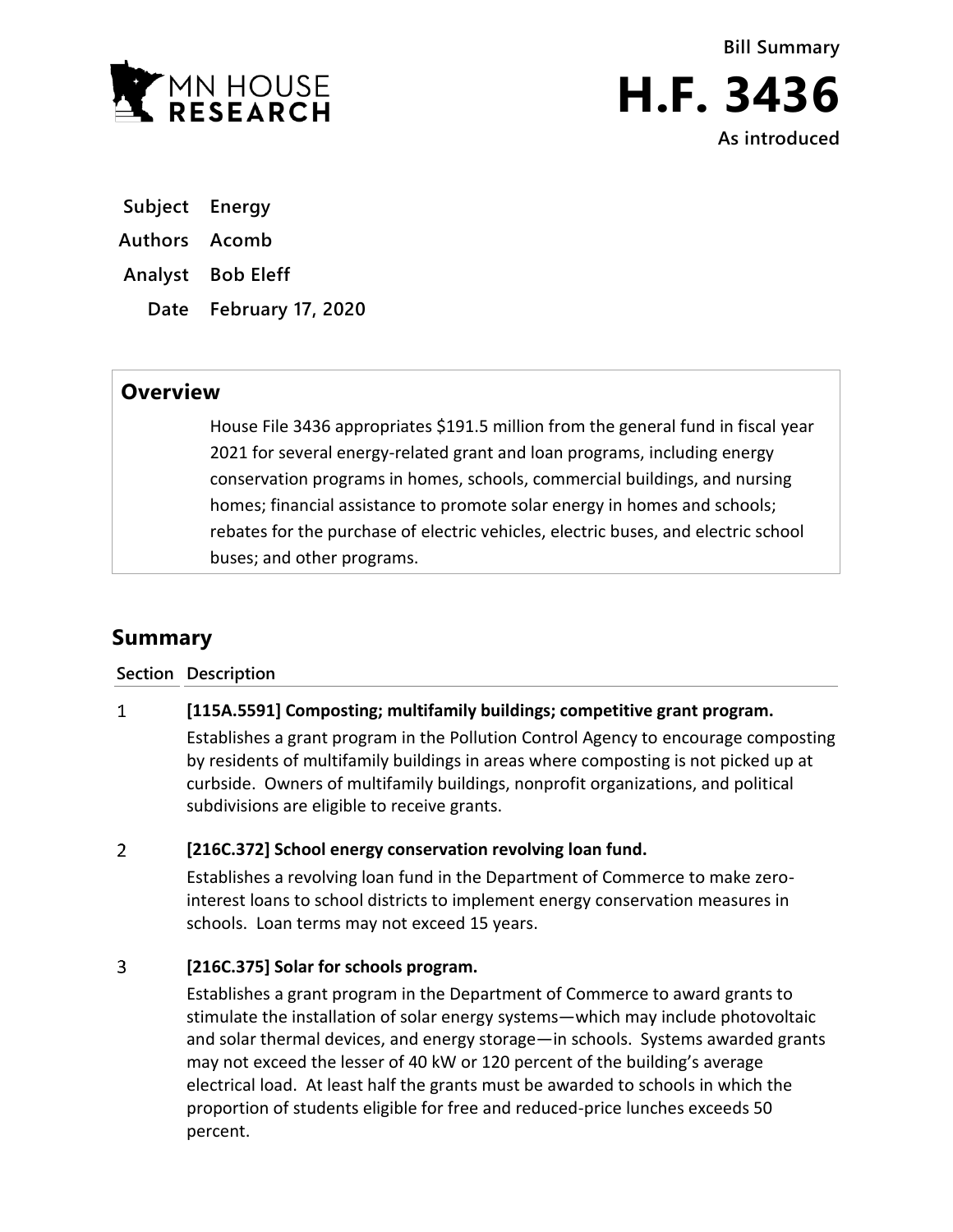# **Section Description**

### $\overline{4}$ **[216C.401] Electric vehicle rebates.**

Establishes a program in the Department of Commerce to award rebates to eligible purchasers of electric vehicles, \$2,500 for new vehicles and \$500 for used vehicles.

### 5 **[216C.418] Residential solar rebates.**

Establishes a grant program in the Department of Commerce to award grants to stimulate the installation of solar photovoltaic systems on residential buildings. Rebates awarded in 2020 are capped at four percent of the total installation and purchase cost; rebates issued in 2021 are capped at eight percent of total costs; rebates awarded after 2021 are limited to 20 percent of total costs.

## 6 **Residential energy efficiency grants.**

Establishes a program in the Department of Commerce to award grants to homeowners who install energy conservation improvements in their principal residence. Grants may not exceed the lesser of \$2,000 or 34 percent of the total cost of the project.

# $\overline{7}$ **Energy efficiency grants; commercial buildings.**

Establishes a program in the Department of Commerce to award grants to owners of commercial buildings, including multifamily buildings, who install energy conservation improvements.

#### 8 **Energy efficiency grants; nursing homes.**

Establishes a program in the Department of Commerce to award grants to owners of nursing homes who install energy conservation improvements.

#### 9 **City climate action grant program.**

Establishes a program in the Pollution Control Agency to award grants to cities to develop and implement plans to mitigate climate change impacts on cities and to reduce cities' contributions to the causes of climate change. Grants are capped at \$50,000, and must be matched with local funds dollar-for-dollar in cities with a population above 20,000. Smaller cities must match five percent of the grant funds with local resources, including in-kind services.

# 10 **Innovative distributed energy project grant program.**

Establishes a program in the Department of Commerce to award grants to municipal utilities and cooperative electric associations to interconnect energy generators of ten kW or less that contain at least two of these three components: wind, solar photovoltaic, or energy storage.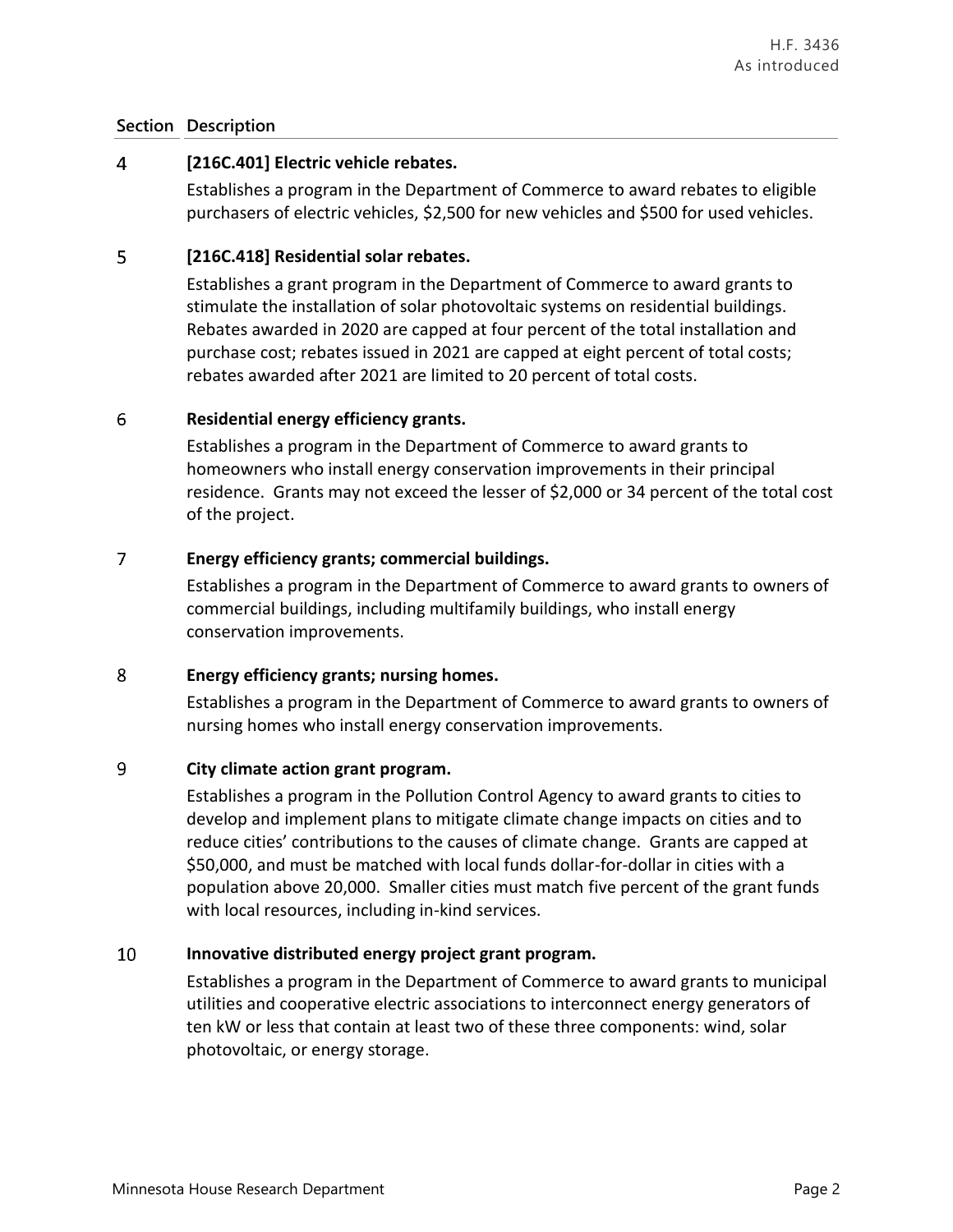# **Section Description**

#### 11 **Electric school bus grant program.**

Establishes a program in the Department of Education to award grants to school districts to stimulate the purchase of electric school buses by paying the incremental cost of an electric bus over a nonelectric bus. Grants may also be used to pay for electric charging systems.

#### 12 **Electric bus grant program.**

Establishes a program in the Department of Transportation to award grants to transit providers to stimulate the purchase of electric school buses by paying the incremental cost of an electric bus over a nonelectric bus. Grants may also be used to pay for electric charging systems. Electric buses awarded a grant must be deployed in areas with poor air quality.

#### 13 **Commissioner of commerce; appropriation.**

Appropriates \$131.5 million in fiscal year 2021 from the general fund to the commissioner of commerce for the programs in sections 2 to 8 and 10.

#### 14 **Commissioner of the Pollution Control Agency; appropriation.**

Appropriates \$10 million in fiscal year 2021 from the general fund to the commissioner of the Pollution Control Agency for the multifamily composting and city climate action grant programs in sections 1 and 9.

#### 15 **Commissioner of education; appropriation.**

Appropriates \$20 million in fiscal year 2021 from the general fund to the commissioner of education for the grant program for electric school buses in section 11.

# 16 **Commissioner of transportation; appropriation.**

Appropriates \$20 million in fiscal year 2021 from the general fund to the commissioner of transportation for the grant program for electric buses in section 12.

# 17 **Board of Water and Soil Resources; appropriation.**

Appropriates \$9 million in fiscal year 2021 from the general fund to the Board of Water and Soil Resources: \$6.5 million for payments to enrollees in the Conservation Reserve Program, and \$2.5 million for fee title acquisition of land to permanently protect vulnerable groundwater used for drinking water.